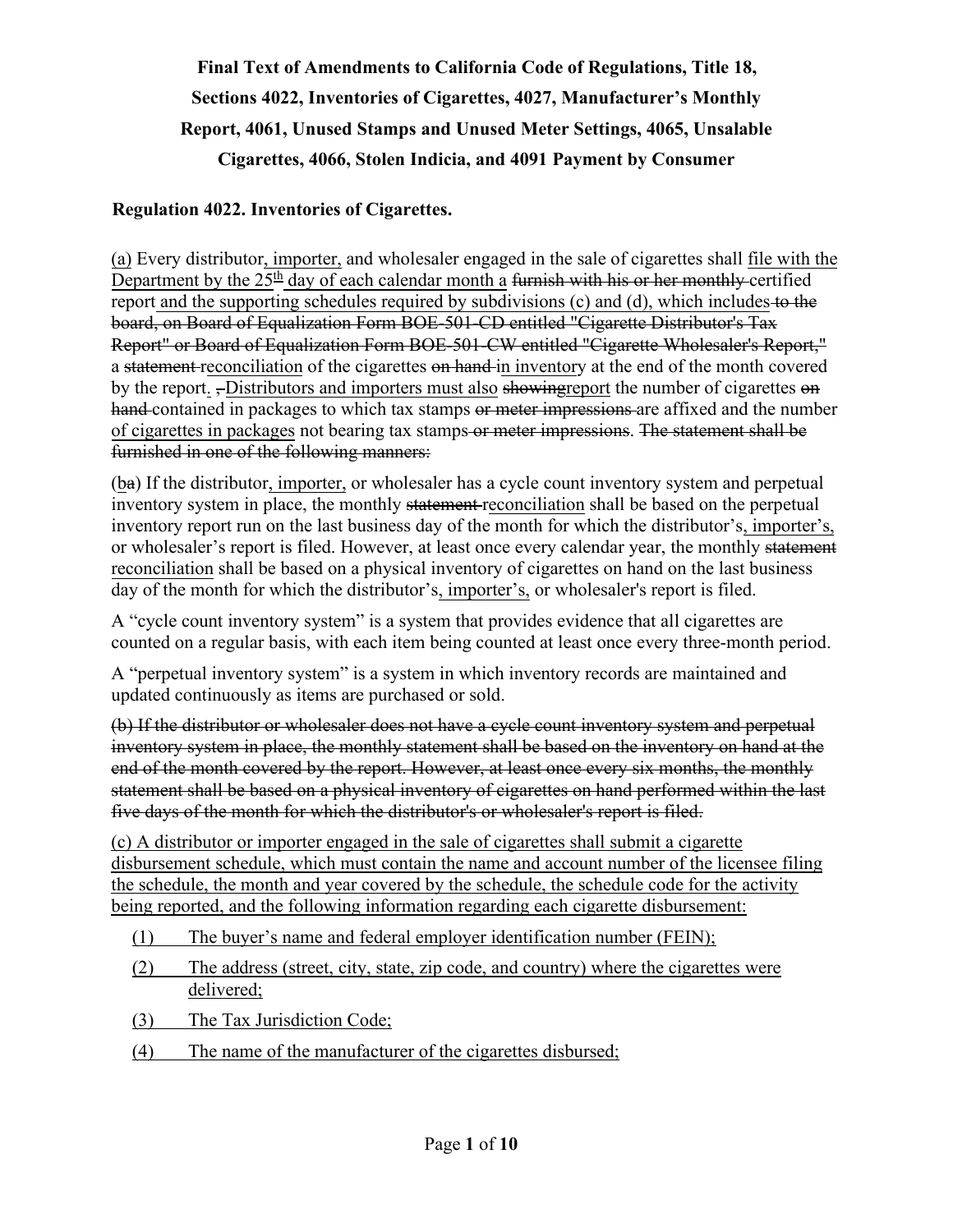- (5) The Master Settlement Agreement status of the manufacturer of the cigarettes disbursed;
- (6) The brand or variant name of the cigarettes disbursed, and the corresponding Universal Product Code (UPC);
- (7) The unit of measure for the UPC, for example, case, carton, pack, or sticks, and the quantity of the cigarettes disbursed as identified by the unit of measure for the UPC;
- (8) The date and number of the bill of lading or other shipping documents;
- (9) The total number of cigarettes disbursed;
- (10) The total sales price of the cigarettes disbursed reported in U.S. dollars; and
- (11) For disbursements made using a delivery service:
	- A. The name of the delivery service;
	- B. The FEIN of the delivery service;
	- C. The complete address and telephone number of the delivery service; and
	- D. The sales price, reported in U.S. dollars, of the cigarettes that were delivered.

(d) A distributor, importer, or wholesaler engaged in the sale of cigarettes shall submit a cigarette receipt schedule, which must contain the name and account number of the licensee filing the schedule, the month and year covered by the schedule, the schedule code for the activity being reported, and the following information regarding each receipt of cigarettes:

- (1) The seller's name and FEIN;
- (2) The complete address, including country, from which the product originated;
- (3) The Tax Jurisdiction Code;
- (4) The name of the manufacturer of the cigarettes received;
- (5) The Master Settlement Agreement status of the manufacturer of the cigarettes received;
- (6) The brand or variant name of the cigarettes received, and the corresponding UPC;
- (7) The unit of measure for the UPC, for example, case, carton, pack or sticks, and the quantity of the cigarettes received as identified by the unit of measure for the UPC;
- (8) The date and number of the bill of lading or other shipping document; and
- (9) The total number of cigarettes received.

Note: Authority cited: Sections 15570.22 and 15570.24, Government Code; and Section 30451, Revenue and Taxation Code. Reference: Sections 30182, 30188, 30453 and 30454, Revenue and Taxation Code.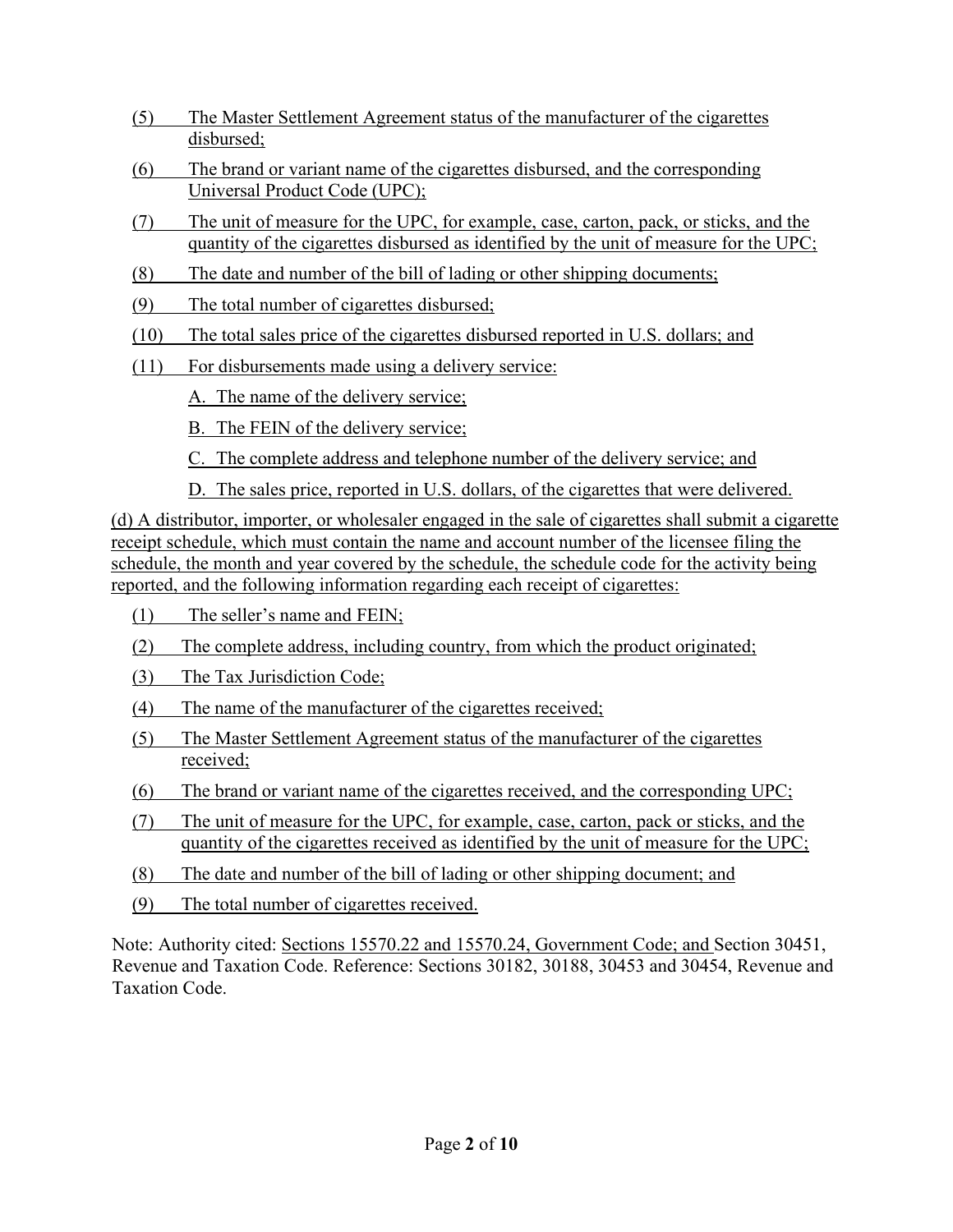# **4027. Cigarette Manufacturer's and Tobacco Products Manufacturer or Importer Monthly Report Return and Schedules.**

(a) Each cigarette manufacturer and each or tobacco products manufacturer or importer shall file with the board Department by the  $20th-25<sup>th</sup>$  day of each calendar month a certified report-return and supporting schedules, for the preceding calendar month, with respect to:

- (1) All of its distributions of unstamped (untaxed) cigarettes and untaxed tobacco products as samples;
- (2) All of its nontaxable sales all releases and deliveries of cigarettes or tobacco products in interstate or foreign commerce or to a licensed distributor, common carrier engaged in interstate or foreign passenger service, U.S. military exchange or commissary, or the U.S. Veterans Administration; this state and
- (3) All of its all shipments of cigarettes or tobacco products from a point outside this state to a point within this state made or authorized by the manufacturer during the preceding calendar month.

The releases, deliveries and shipments for each purchaser shall be grouped together in the report.

(b) A cigarette manufacturer's return shall contain the total number of cigarettes distributed subject to tax, including the giving away of unstamped cigarettes as samples. A cigarette manufacturer shall also file a cigarette disbursement schedule with its return that satisfies the requirements of Regulation 4022, subdivision (c), and contains all its nontaxable cigarette disbursements.

(c) A tobacco products manufacturer's or importer's return must contain the following information:

(1) The wholesale cost of tobacco products given away as samples; and

(2) The total wholesale cost of tobacco products included in all its nontaxable disbursements.

(d) A tobacco products manufacturer or importer shall also file a tobacco products disbursement schedule with its return, which must contain the manufacturer's or importer's name and account number, the month and year covered by the schedule, and the following information regarding each nontaxable tobacco products disbursement:

- (1) The date of the delivery or shipment of the nontaxable tobacco products;
- (2) The name of the purchaser;
- (3) The tobacco products distributor's California License Number required under section 22975 of the Business and Professions Code, or exemption code;
- (4) The invoice or document number for the delivery or shipment;
- (5) The type of tobacco product delivered or shipped;
- (6) The tobacco product brand name and, in the case of "roll your own" tobacco, the Universal Product Code (UPC);
- (7) The ounces of "Roll your own" tobacco delivered or shipped; and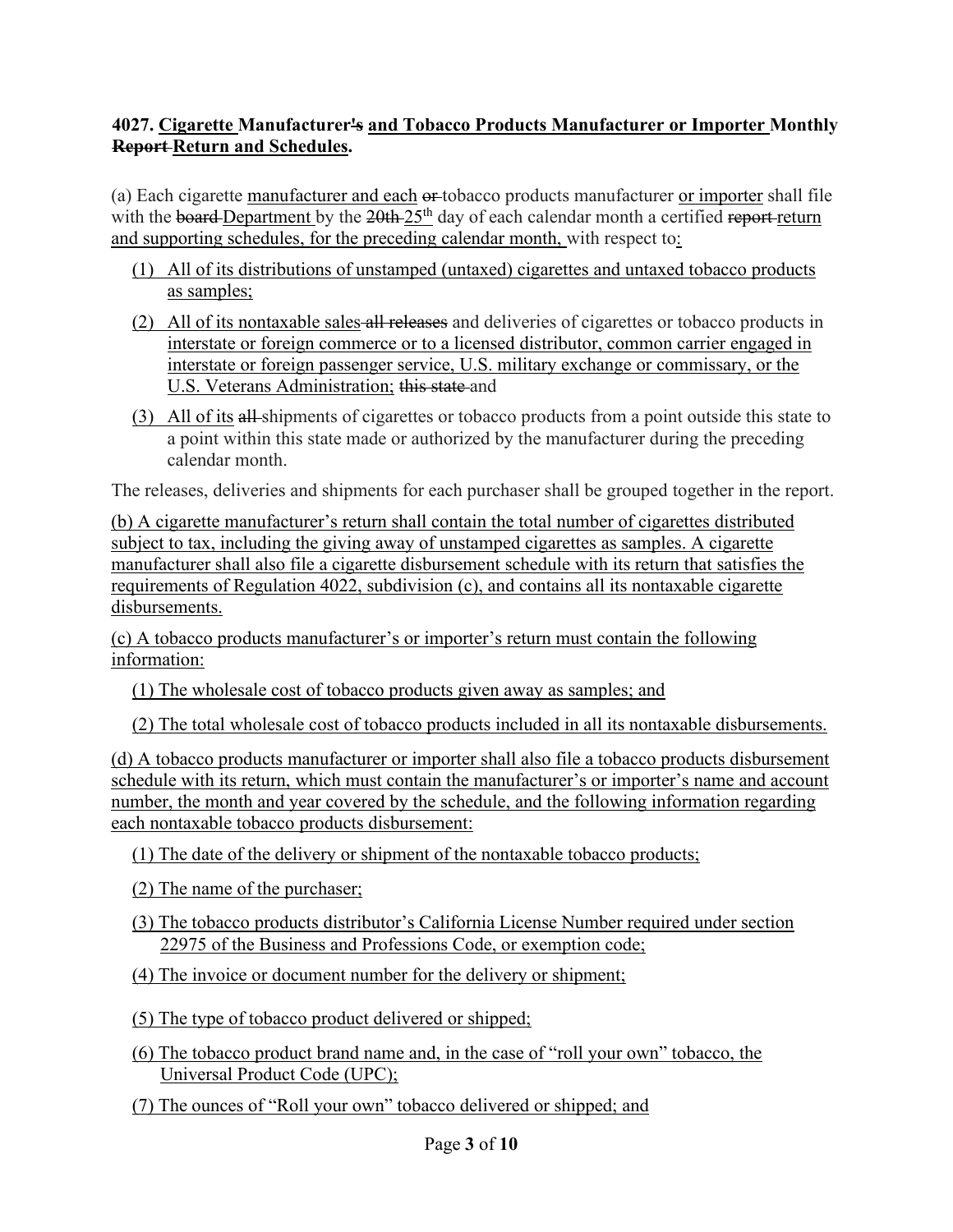(8) The wholesale cost of the nontaxable tobacco products.

The report shall be on Board of Equalization Form BOE-501-MC entitled "Manufacturer's Report of Cigarettes Released from Storage in California or Shipped into California" or Board of Equalization Form BOE-501-MT entitled "Manufacturer's Report of Tobacco Products Released from Storage in California or Shipped into California" and shall show the following information with respect to each release, delivery or shipment:

(1) the date of the release, delivery or shipment;

(2) the location from which the release, delivery or shipment was made;

(3) the name and address of the purchaser;

(4) the address of the place to which the cigarettes or tobacco products were shipped, released or consigned;

(5) the number of cigarettes or type, quantity and wholesale cost of tobacco products released, delivered or shipped;

(6) the invoice or document number and date thereof representing the release, delivery or shipment;

(7) if released to a licensed distributor, the license number of such distributor; and (8) in the case of a cancellation of any release, delivery or shipment, information indicating the transaction was cancelled.

The above information need not be supplied with respect to eigarettes or tobacco products which are non-tax-paid under the provisions of Cehapter 52 of the Internal Revenue Act of 1954, as amended, and are released, delivered or shipped in internal revenue bond or customs control.

(be) In lieu of the monthly reports-certified return and supporting schedules required by subdivision paragraph (a) of this section, a manufacturer or importer may arrange with the board Department to supply the required information by supplying data processing media or other data in such manner and in such format as is satisfactory to the **board** Department.

Note: Authority cited: Sections 15570.22 and 15570.24, Government Code; and Section 30451, Revenue and Taxation Code. Reference: Sections 30102, 30103, 30105, 30453 and 30454, Revenue and Taxation Code.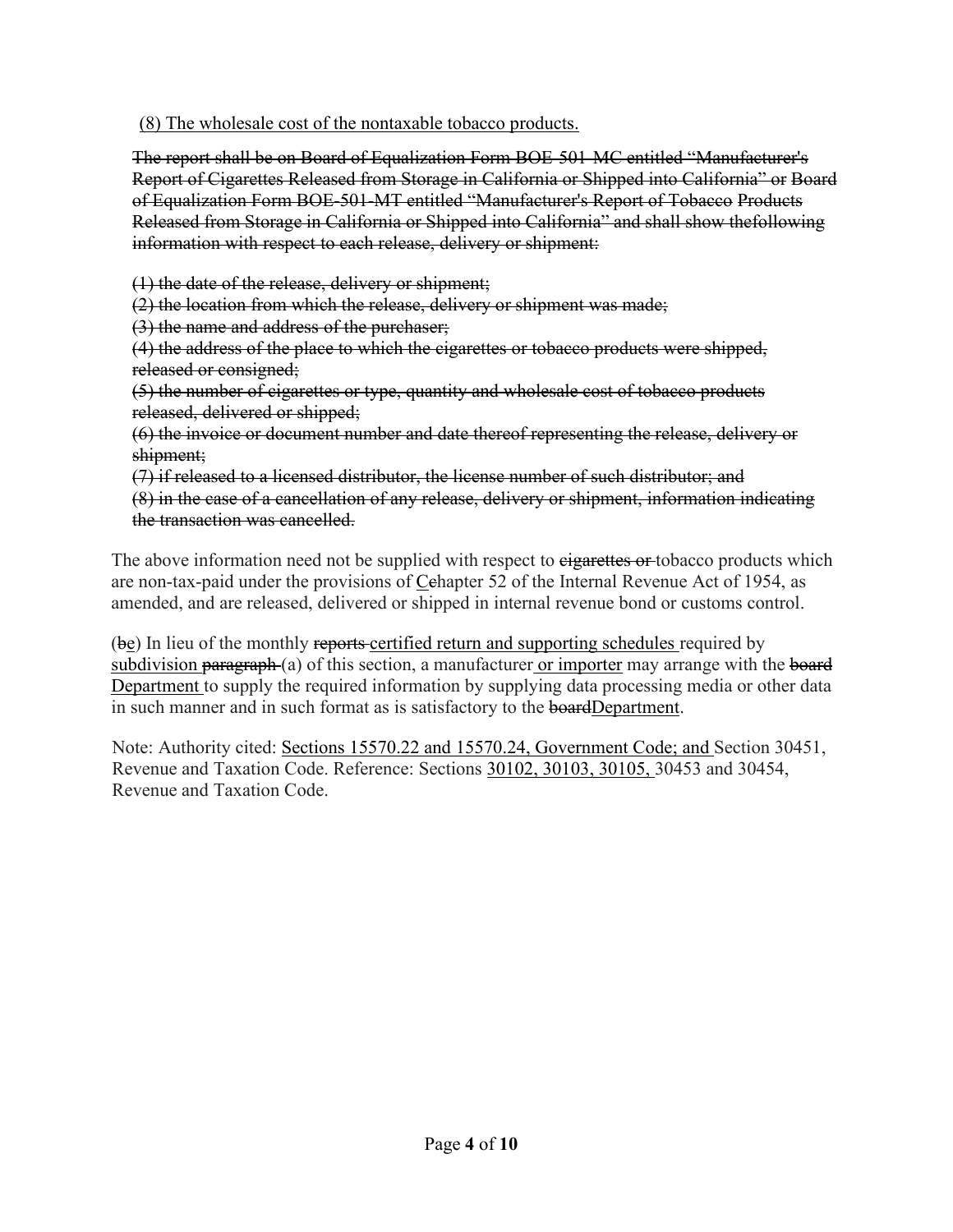### **Regulation 4061. Unused Stamps and Unused Meter Settings.**

(a) The board Department will refund or credit to a distributor the denominated value, less the purchase discount, of any identifiable unused stamps which are returned to the boardDepartment.

The board will refund or credit to a distributor the denominated value, less the purchase discount, of any verifiable meter setting remaining on a meter when the meter is returned to the bank for cancellation of the meter setting. A claim for refund or credit must be made on Board of Equalization Form BOE-1024 entitled "Claim For Refund For California Cigarette Tax Stamps" and filed with the board.The distributor must file a claim for refund or credit with the Department. The claim must be signed by the claimant or the claimant's representative and include–providing the following information:

- (1) The distributor's name, account number, address, and telephone number;
- (2) The date of the claim;
- (3) The specific grounds upon which the claim is based;
- (4) distributor's name, account number, address, telephone number, The date, district office, number, and type of unusedeigarette tax stamps being claimed for refund;
- (5) The amount of claim for each type of unusedeigarette tax stamp being claimed for refund,;
- (6) The total amount of the claim less the discount of .0085, and reason for claim allowed under Revenue and Taxation Code section 30166; and
- (7) Documentation required to support the claim.

The form further requires acknowledgement by a board representative and his or her supervisor of receipt of the cigarette tax stamps being claimed for refund and certification by a board representative of the receipt and destruction of the cigarette tax stamps being claimed for refund The Department will verify the amount of unused stamps being claimed for refund and provide a certification to the distributor of the amount of unused stamps that have been verified by the Department. A claim shall only be granted with respect to the verified amount of unused stamps included in the claim.

(b) "Unused stamp" means a cigarette tax stamp on a tax stamp roll that has not been affixed to a package of cigarettes. Or on a package of cigarettes which is not yet distributed and includes onlythose stamps on which 4 of the 5 characters of the stamp's serial number can be identified. If fewer than 4 characters in the stamp's serial number can be identified, the distributor shall provide evidence concerning the remainder of the tax stamp to show that the remainder of the stamp is not affixed to a package of cigarettes that has been distributed. Such proof may include, but is not limited to, the paper from the stamp roll or package of cigarettes to which the remainder of the stamp is affixed. If the stamp is of a design generated by a technology capable of being read by a scanning or similar device, a majority of the stamp must be present and should be able to be read by a scanning or similar device in accordance with Section-Revenue and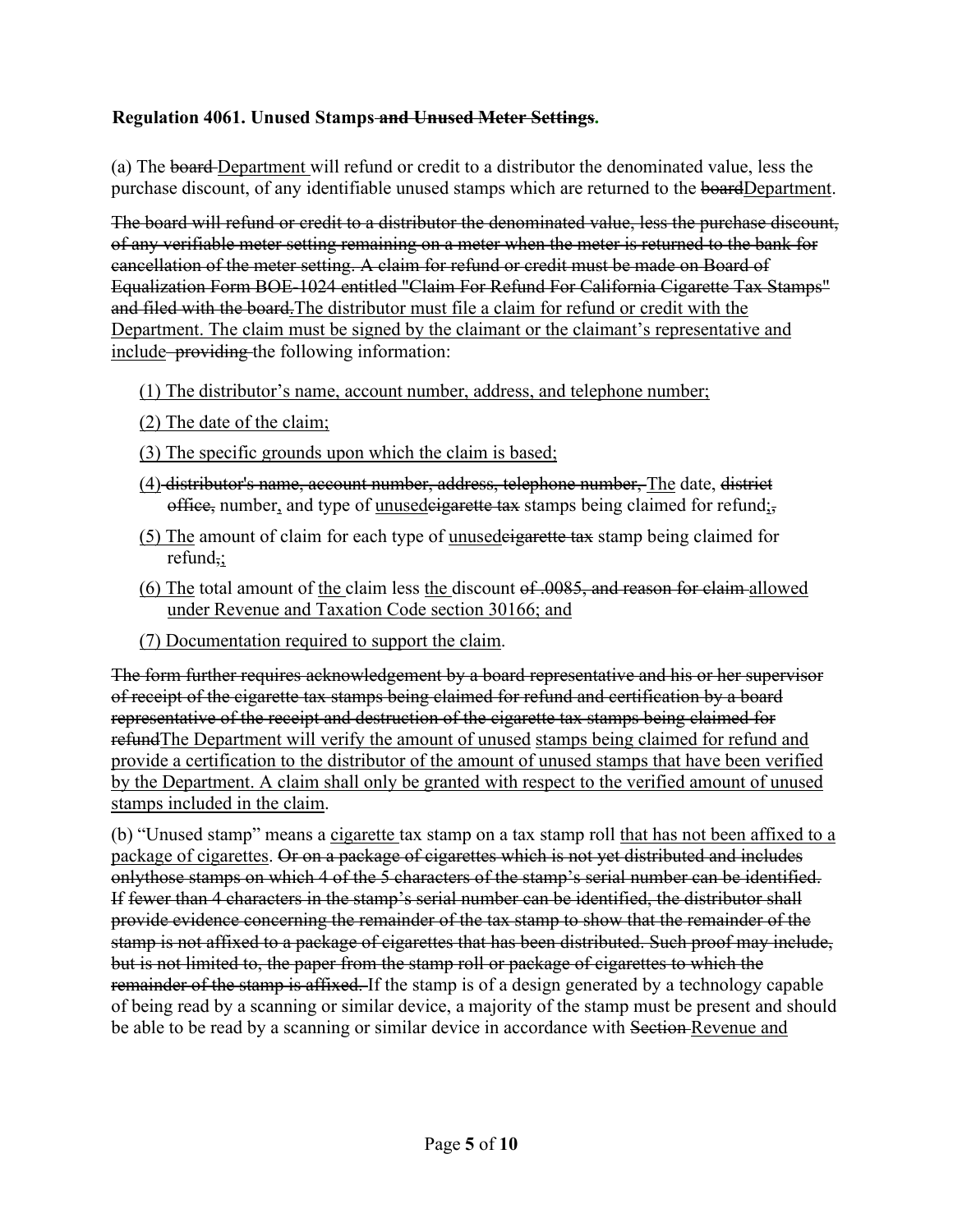Taxation Code section 30162. Alternatively, as evidence of unused stamps, a distributor may return damaged stamps in such a form that a board representative is otherwise able to verify authenticity and that the stamps have not been used.

(c) If the refund or credit is for tax stamps that are affixed to packages of cigarettes, an authorized board employee, upon verification that the refund or credit is due, shall ensure that the distributor obliterated the stamp with the use of a permanent marker.

(dc) If the refund or credit is for tax stamps remaining on a roll,  $uU$  pon verification that the refund or credit is due, the tax stamp roll containing the unused stamps shall be returned to the board Department for destruction.

Note: Authority cited: Sections 15570.22 and 15570.24, Government Code; and Section 30451, Revenue and Taxation Code. Reference: Sections 30162 and 30176, Revenue and Taxation Code.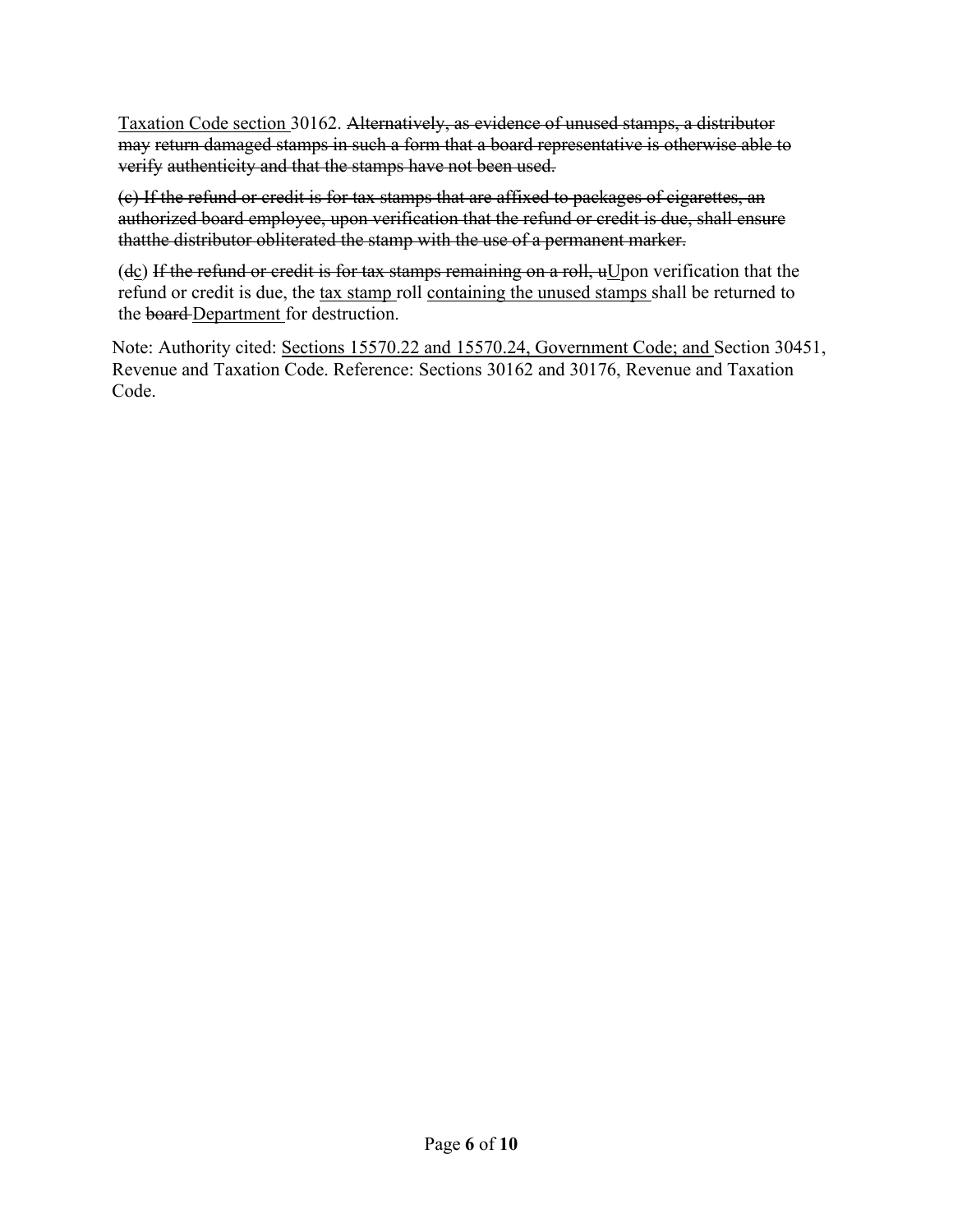# **Regulation 4065. Unsalable Cigarettes.**

(a) The board Department will refund or credit to a distributor the denominated value, less the purchase discount, of identifiable cigarette tax stamps or meter impressions affixed to packages of cigarettes which have become unfit for use or unsalable before distribution, or after distribution if the cigarettes have been returned for credit or have been replaced and proof is submitted to the board-Department showing that the cigarettes have not been used for smoking in California. The distributor must file a Cclaim for refund or credit with the Department. If the distributor is claiming refunds or credits for cigarette tax stamps affixed to packages of cigarettes from different manufacturers, the distributor must file separate claims by manufacturer. A claim must be signed by the claimant or the claimant's representative and contain the following information:

- (1) The date of the claim;
- (2) The specific grounds upon which the claim is based;
- (3) Documentation to support the claim;
- (4) The distributor's name, account number, address, and telephone number;
- (5) The number and type of cigarette tax stamps being claimed for refund;
- (6) The name of the manufacturer of the packages of cigarettes to which the cigarette tax stamps are affixed; and
- (7) The total amount of the claim, less the discount allowed under Revenue and Taxation Code section 30166.

made on a form prescribed by the board and shall be accompanied by a properly executed receipt and a copy of the credit memorandum of the manufacturer for returned stock, or by proof of destruction of the cigarettes with the tax stamps or meter impressions thereon in the presence of an employee of the board authorized to witness the destruction.

(b) An authorized Department employee, upon verification of the affixed cigarette tax stamps, shall ensure that the distributor has used a permanent marker or another method authorized by the Department to darken each affixed cigarette tax stamp so that it is no longer recognizable. Once this has been verified, the Department employee will provide a certification to the distributor with the number of affixed cigarette tax stamps that have been verified by the Department. A claim shall only be granted with respect to the verified amount of affixed cigarette tax stamps included in the claim.

(c) Before a claim is granted, the distributor shall provide a copy of the credit memorandum or affidavit from the manufacturer certifying that the distributor returned the packages of unfit or unsalable cigarettes and indicating the number of cigarette tax stamps that were affixed to the packages of cigarettes.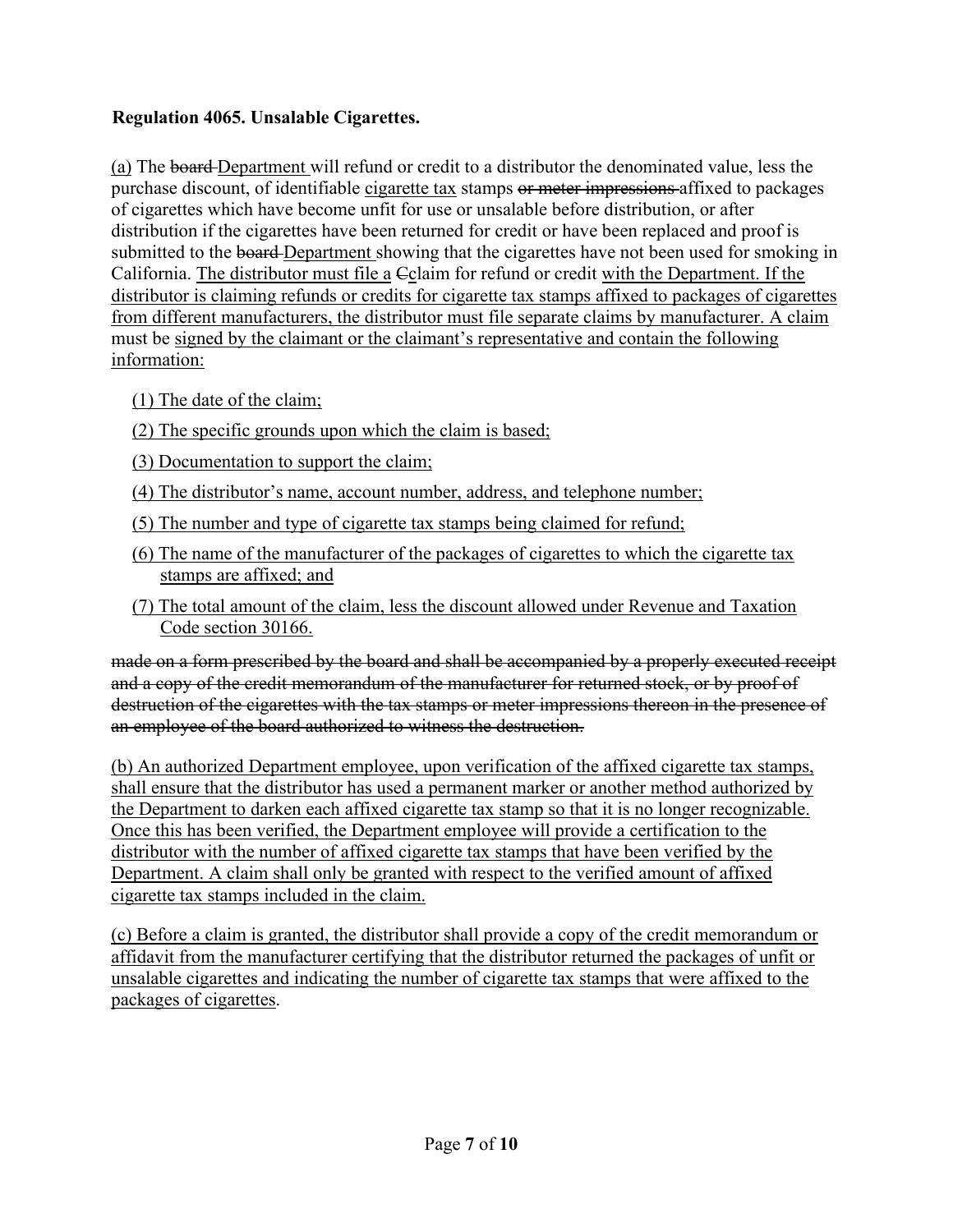(d) If the packages of unfit or unsalable cigarettes affixed with cigarette tax stamps were not returned to the manufacturer, the distributor shall provide proof that the cigarettes in the packages with the tax stamps affixed were destroyed in the presence of a Department employee authorized to witness their destruction.

Note: Authority cited: Sections 15570.22 and 15570.24, Government Code; and Section 30451, Revenue and Taxation Code. Reference: Section 30177, Revenue and Taxation Code.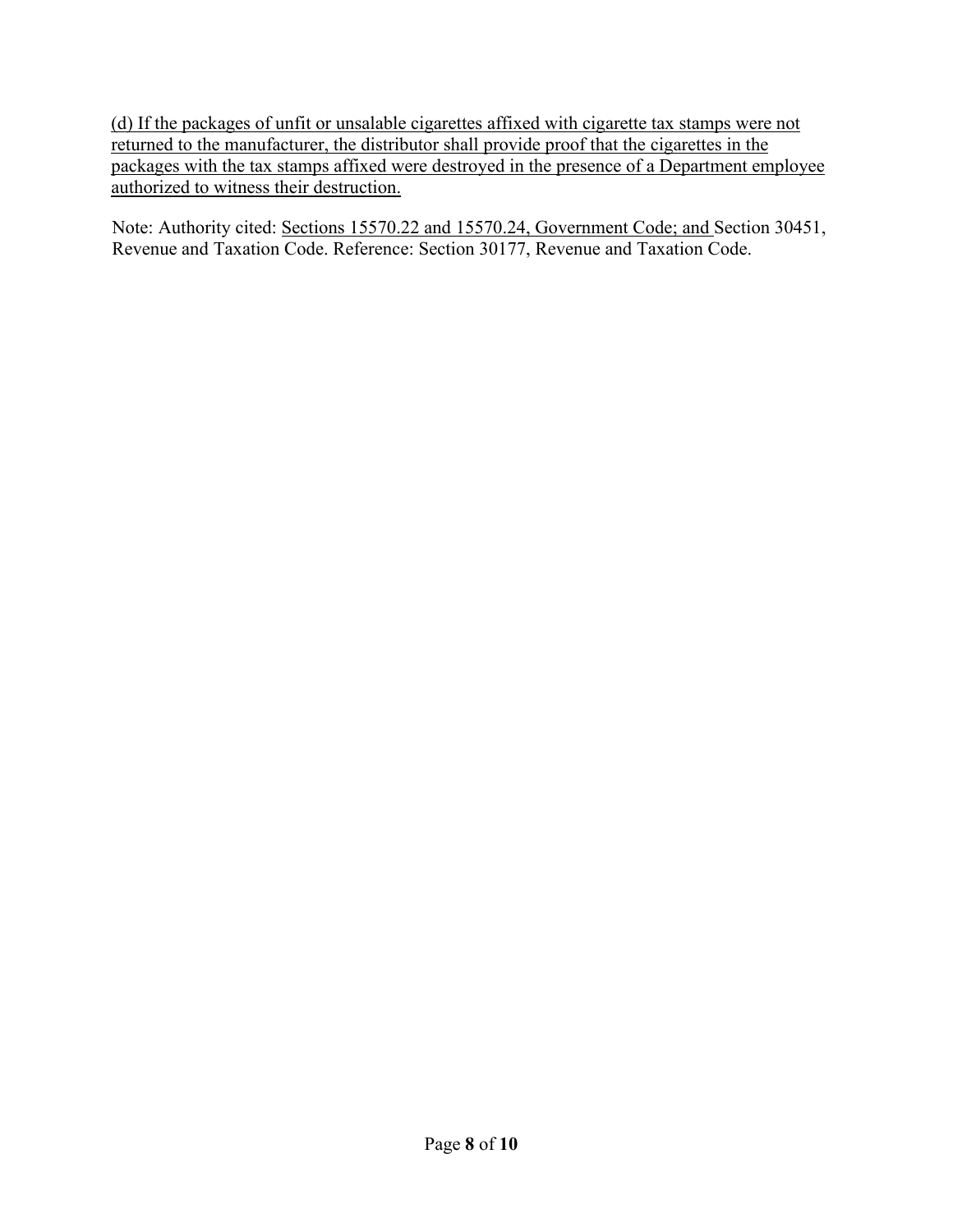### **Regulation 4066. Stolen Indicia.**

Refund or credit will not be given for <u>unaffixed</u> stamps<del>, meter settings or meter impressions</del> which are lost through theft or mysterious disappearance of any unaffixed stamps, any meter, or any packages of cigarettes to which stamps or meter impressions have been affixed, which are lost through theft or unexplained disappearance. If identifiable stamps, meter settings or meter impressions which have been lost through theft or mysterious unexplained disappearance, are later recovered, credit or refund may be given under Regulations 4061 or 4065.

Note: Authority cited: Sections 15570.22 and 15570.24, Government Code; and Section 30451, Revenue and Taxation Code. Reference: Sections 30176 and 30177, Revenue and Taxation Code.